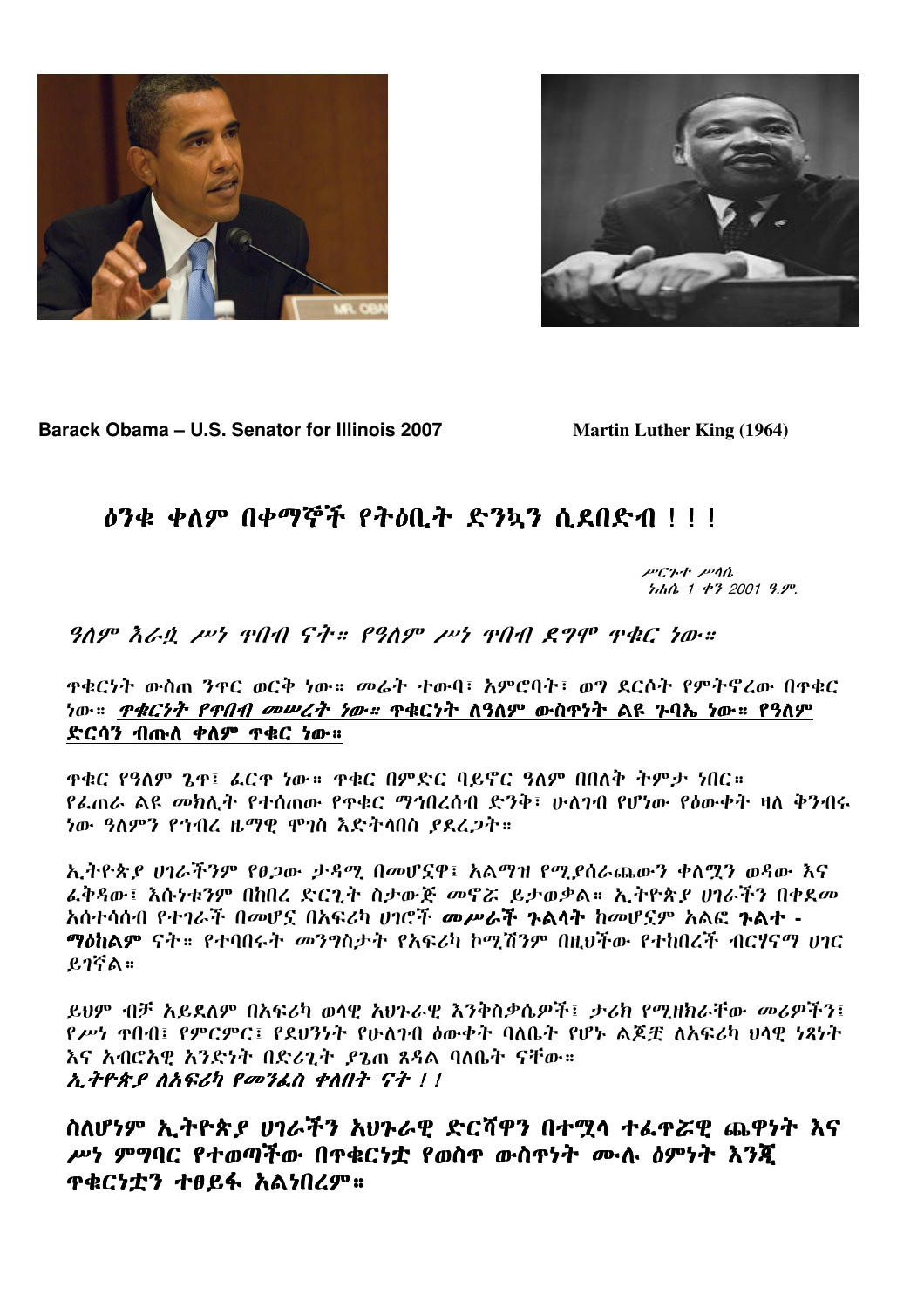የልጆቿ የዜግነት ደም መለያ ዋቁርነት አሰከብሯት፤ አስወድዴት፤ ከፍ አድርጓት የኖረ እንጂ በዋቁር እናትነቷ የተወቀሰችበት፤ ያፈረችበት፤ የተዋረደችበት፤ ሆነ ዋቁርነትን ተሳልፋ የተወቀሰችበት አንደም የታሪክ አ*ጋ*ጠሚ አልነበረም። ይህ እንግዲህ *የኢትዮጵያ ፍጹም የሆነ*  $P \rightarrow B \rightarrow A$ 

 $\mathcal{P}\mathcal{A} \mathcal{C} \mathcal{D} \mathcal{D}$   $\vdots$  . And  $\mathcal{C}$  + - ደማቸው ኢትዮጵያዊ የሆነ የመሳ ልጆቿ ሩሀ ነባቢተ - ነፍሳቸው ነው። የማንነታቸው መግለጫ *ዓርማችን* ነው። የእኛነታችን መተር*ነ*ሚ*ያ ባንዲራችን ነው* መለያችን ነው። ውቡ ዋቁርነት፤ ... ኢትዮጵያውያን በምንኖርበት በምንሰራበት፤ በምንማርበት አካባቢ ሁለ እራሳችንን ገልጸንበት የኖርነው *ረቂቅ ህዋሳዊ የከበረ ቅኔአዊ የውስዋነት ልዩ ሥነ*  $*op*$  $\mathcal{C}$  $*h*$  $*v*$ 

እንግዲህ ይህ የዞረባቸው ሜዳ በቀል የዘመን እሾኆች ህግ በመተላለፍ አልፌው ተርፌው የዓለምን መሪ በታሪክ ታይቶ በማይተወቅ ሁኔታ ከእጩ ውድድር እስከ ፍፃሜው ድረስ በታላቅ ሥራዓት ከጅምሩ እሰከ ፍጻሜው በአተኩሮት፤ በተደሞ በአንክሮ በአጽህኖት የመረጣቸውን የመጀመሪያው ዋቁር አፍሪካዊ እና አሜሪካዊ ተወላጅ ፕሬዚዳንት ባራክ ኦባማን ኒገር ወይም ባሪያ በማለት ዘለፉ። የዋቁር ጠሳት ዘረኞች...

http://ecadforum.com/blog/2009/08/05/ethiopia-beyond-shame-the-madness-of-aiga-forum/ <u>እኔ ፕሬዚዳንት ባራክ ኦባማን የአሜሪካ ሕዝብ ብቻ መረጣቸው ማለት አልችልም። መሳ የዓለም</u> ሕዝብ በታላቅ ተስፋ ነበር፤ በሙሉ ተሳትፎ የመረጣቸው። ይህ ታሪክ ከስንት መቶ ክፍለ ዘመን በፊትም አልነበርም፤ ወደፊትም በምን ያህል ዘመን ሲደገም እንደሚችል መተንበይ አይቻልም።

*ዓ*ለም በአሁቲ ስሜት እንደዚ*ያ* ሲፌነድቅ፤ ተቃቅፎ ሲሳሳም እንኳን ደስ አለን ሲባባል ሲጨፍር ነበር ያደረው። የዓለም ማናቸውም የሚዲያ አውታሮች ሁሉም ሙሉውን ኃይላቸውን፤ ጉልበታቸውን፤ ጊዜአቸውን፤ የሀሊና ዕሴቶቻቸውን ሁሉ ያዋሉበት ልዩ *ፍጹም ልዩ ሥነ ተበባዊ ትዕይንት ነ*በረ። እ*ያንዳንዳችንም* በሕይወት እስካለን ድረስ ትዕይንቱ በህሊናችን በልዩ ሁኔታ የሚቀመጥ ሁበትም ነው።

## አዲስ የዓለም ምዕራፍ ተከፌተ። የዘመኑ ባሀሪም ተለወጠ። አንድ አፌሪካዊ አሜሪካዊ ዋቁር ዓለምን ለመምራት ዓለም በሀሴት ስታስተናግድው ፕሬዚዳንት ባራክ ኦባማ የመጀመሪያው ቀንዲል ፋና ናቸው።

ህሲናውም መንፌሱም ልቡም የታወረበት የአይጋ ፎረም ባሪያ ወይንም ኒገር ብሎ ሲጽፍ የዓለምን ድንቅ ፀሀይ ጨፌለቀ ከማለት ሌላ ከቶ ምን ሊባል ይችል ይሆን? ! ቋንቋ የራቃቸው አቶ ሆነስ የዓለምን ዕንቁ የጥቁር ቀለም በትዕቢት ድንኳናቸው ደበደቡት። በመዳፌር ህግን ተሳልፌው ጠቀጠቁት። የዓለምን ሀሊናዊ ብቃት በማናለብኝነት ፌረስ ረገጡት። የዋቁርነት ክብር በትምክት ሰ,2ር ጨቀጨቁት። ዘረኝነቱ ከሀገር አልፎ ዓለምን አካለለ።

## በብዕራቸው ዘመን ይቅር የማይለው ዋሳሽት ታሪክ እራሳቸውን አሰመጡ ! ለነሰኝነት ሲሳመጡ አራሳቸም ሰመጡ ! የሥነ ዋበብን ግርማ አና ሞገሰንም ማቅ አለበሱት ! ብቻቸውን ቀሩ። አርቃነ መንፈሳቸውን ከትዕቢታቸው ጋር ተገትሮ መስመሳውን ቀረ!

የተከበራችሁ ወገኖቹ ፖለቲካዊ ትርፉን ለመመዘን ረቂቅ በመሆኑ አይቻለም እንጅ አስራ -ስምንት ዓመታት ደክምን ካገኘናቸው ዕሴቶች በላይ ነው ለእኔ። ስለሆነም የዋቁርነት ቀለም ቤተሰብ አገሮች ሁሉ በወያኔ ውስዋ ያለውን የትዕቢት ጋራ በሚገባ ይፌትሹ ዘንድ ልዩ ዋሪ ማደረግ የምንችልበት ወቅት አሁን ነው።

በእጃችን የተገኘው ሀብት ወደኔን የዓለም ዋቁር ሕዝብ ዓይኑ ከፌቶ እንዲያ- ስተውለው፤ ኢትዮጵያ በምን ዓይነት ጭፍን ጋጠ ወዋ አስተዳደር በመመራት ላይ እንዳለች ፍንትው አድርጎ የሚያሳይ ስለሆነ በየትኛውም ቦታ እና ሁኔታ ሳንታክት መልዕክቱን እናስተሳልፍ።